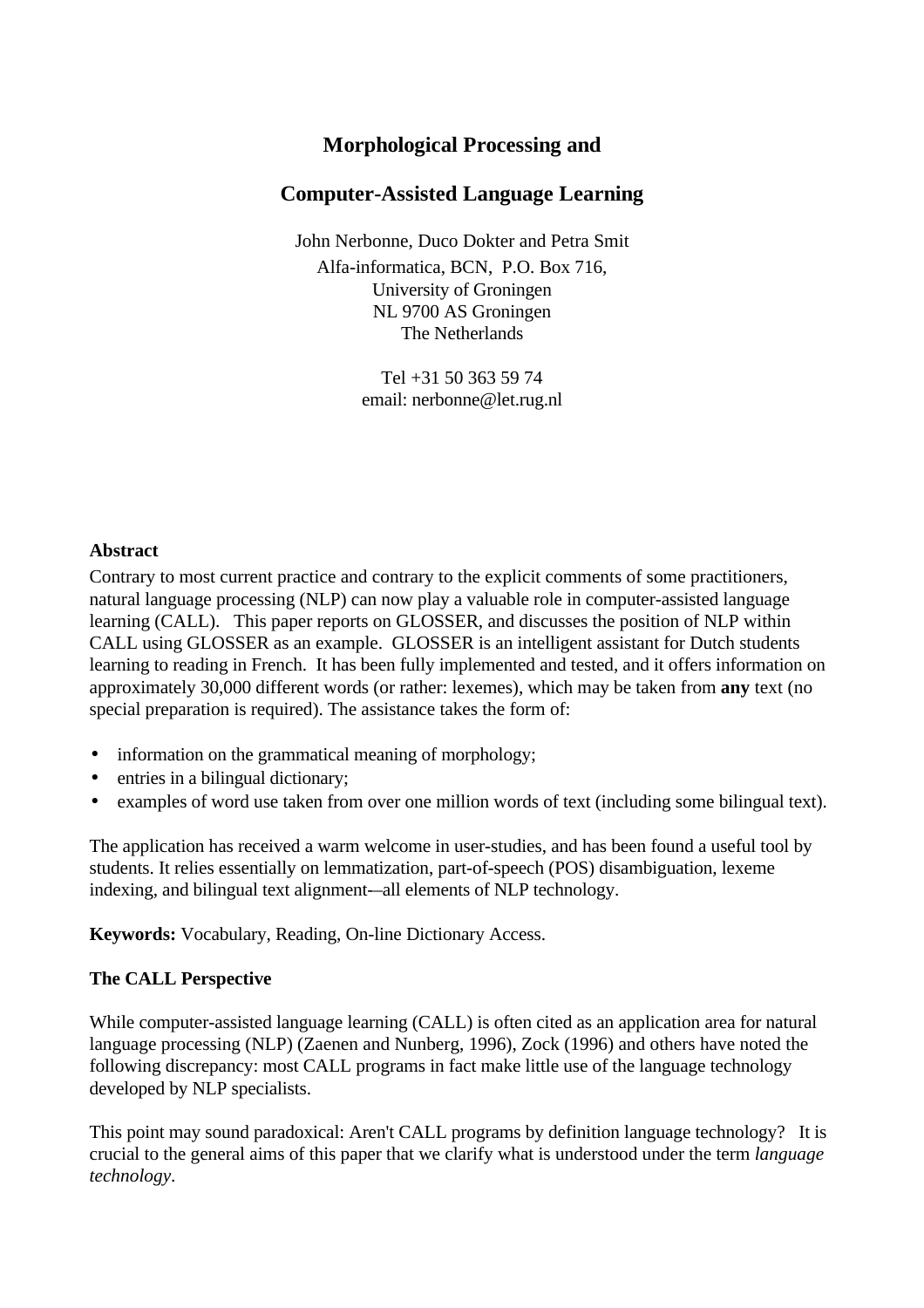Language technology is the panoply of techniques that are used to carry out tasks that are *specific* to language, in contrast to techniques that can be used for more general purposes. Examples of language technology are: speech recognition, lemmatization (finding the stem or *lemma* of an inflected word), parsing, text generation, speech synthesis (converting text to speech), or part-ofspeech (POS) disambiguation (finding the syntactic category of a word)--even when this is ambiguous as in the word *left*, which can be a noun (*on the left*), verb (*She left*), adjective (*the left side*), or adverb (*Turn left!*).

Although CALL employs the computer to assist in language teaching and in language self-study, most CALL programs make little essential use of language technology, exploiting instead hypertext, digital audio and video, (simple) database technology and network communication.

There are several reasons for this. Many current CALL programs focus on drills and exercises, answer keys and grammar explanations, thus, putting self-study courses into electronic form (Last 1992). This implies that existing resources (books, exercises) be reworked for computer deployment, and the language data used for this approach can be hand-coded and "hard-wired" into an application, obviating the need for language technology with its language processing charter. Drills and exercises require that any processing of user input make allowance for learners' errors and ideally that the processing be able to recognize and diagnose these errors, which is beyond NLP today (and it likely to remain beyond it in the foreseeable future).

The use of non-language techniques is appropriate and relatively successful, which just poses the question more insistently: shouldn't language technology be applied to CALL? This paper proposes a positive answer to this question, illustrating the advantages of NLP in CALL in a modest application, which, however, relies essentially on NLP.

#### **What can NLP do for CALL?**

i

A further reason for the minor impact of NLP in CALL may be that it is misunderstood by many language learning specialists. Salaberry (1996, p.12) assesses the suitability of language technology for CALL quite negatively in one of the leading journals:

"Linguistics has not been able to encode the complexity of natural language [...] That problem has been acknowledged by the most adamant proponents of Intelligent CALL [ICALL (NDS)]. Holland (1995) lists the reasons that have prevented ICALL from becoming an alternative to CALL. The most important reason for this failure is that NLP (Natural Language Processing) programs--which underlie the development of ICALL- cannot account for the full complexity of natural human languages."<sup>1</sup>

Although indeed linguistics has not yet been able to encode the entire complexity of natural language, this does not imply that NLP cannot be useful to CALL.

Firstly, we see Salaberry as guilty of a fallacy of division--assuming that what is true of the whole must be true of the parts. So while it is true that faithful models of human linguistic behavior are likely to remain beyond the reach of language technology for many years, perhaps decades, the same is not true of many subdisciplines. Phonological and morphological descriptions of many languages

<sup>&</sup>lt;sup>1</sup> Salaberry's reference to Holland (1995) is not accompanied by bibliographic information.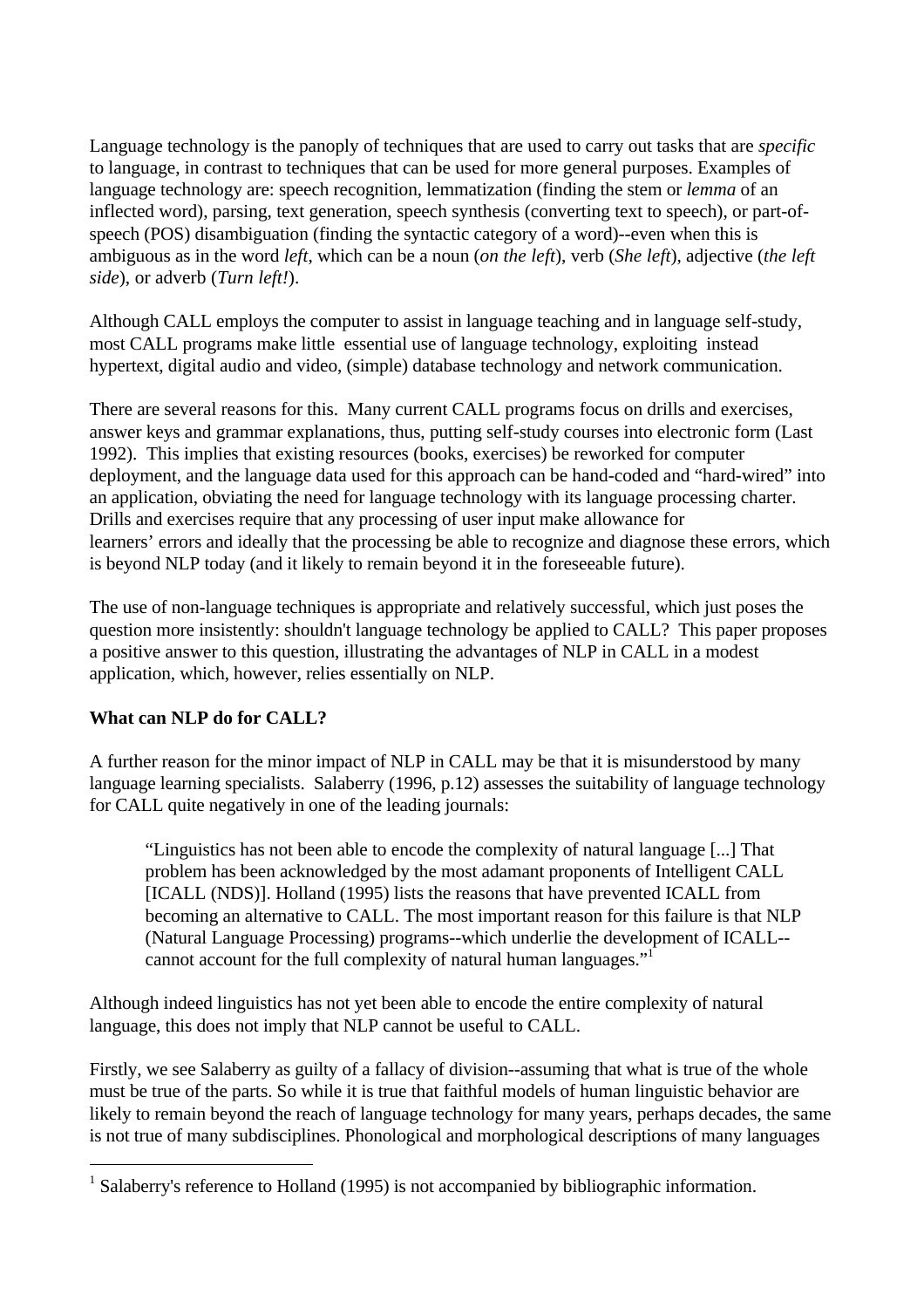are quite complete--and much more reliable than the analyses of most language teachers, so that their accuracy cannot be the stumbling block to effective CALL. Also, although CALL in the area of feedback for drills and exercises with free input needs to be fully consistent and error-proof, this is not the case for all subtasks in CALL.

Secondly, even if language technology might lack the power to deal effectively with some of traditional CALL, it seems reasonable to see where it *can* be useful. Here we agree with Salaberry and others about how the issue should be decided: it is not the technology *per se*, but the contribution it can make to teaching and learning that determines its usefulness for CALL.

It is difficult to argue from first pedagogical principles for the need for NLP in CALL. An important obstacle to such an argument is that language pedagogy experts, while agreeing on the importance of holding the attention of learners, allowing repetition, and aiming for a range of practical exercise, still differ on many further points (Larsen-Freeman 1991). Under these circumstances it is wise for CALL developers not to embrace any pedagogical theory too exclusively, but to provide tools or modules which might prove useful from various perspectives (cf. Lantolf 1996).

#### **GLOSSER and CALL**

This paper supports Last's claim that relatively straightforward programs, *inter alia* GLOSSER, can achieve a great deal of success within the general framework of CALL (Last, 1992). *Trust* is a key: students must trust their CALL systems to be right about the information they provide. That trust is threatened when systems make errors, and students lose confidence in the learning system. This means that CALL systems should be reliable linguistically, stable technically, and predictable in the specific educational support they provide. It also implies that complex systems are more likely to cause problems in the student-teacher (program) interaction. The further one moves from the level of individual words and phrases to the semantic level, the greater is the danger that students' trust will be disappointed, given the current state of the art in linguistic technology.

The focus of GLOSSER, therefore, is on words. Learners are given the task of understanding texts and may call on GLOSSER for information on the words in the text. The educational value of this focus is widely supported by research. The reading of texts significantly improves the learners' vocabulary by providing lexical context, even without the use of additional sources like dictionaries (Krantz 1990). The context provided by full text not only contributes to a better understanding of the possible uses of a specific word, but it also creates a framework in which words are more easily remembered (Mondria 1996).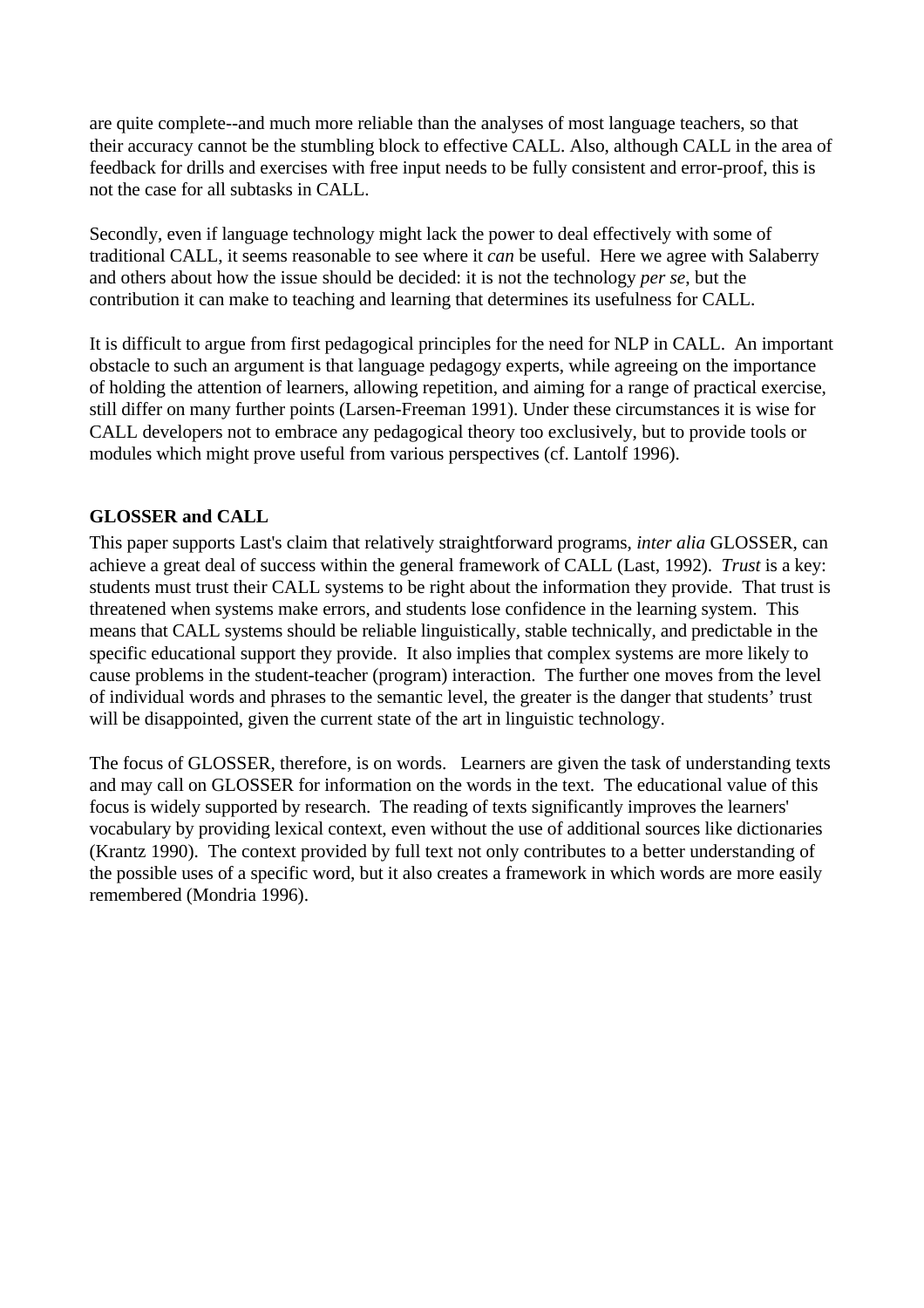GLOSSER's stance is pedagogically sound--even assessed from the wide variety of pedagogies now current in language learning. GLOSSER, the vocabulary learning assistant described in more detail below, allows students to learn language in a *communication* task (namely, that of reading). This approach enables the use of *support* tools, not merely exercises and drills, and thus shares some of the motivation for *Communicative CALL* within the CALL paradigm (Warschauer 1996). The choice of reading material is entirely up to the student and/or teacher, but it may include *authentic materials*, which Widdowson (1990) and others have argued improves the quality of learning by involving the learner more directly in the community in which the target language is spoken. Krantz (1990) emphasizes the importance of learning vocabulary *words in context*, and GLOSSER supports exactly and only that. Our more general point is a simple consequence of GLOSSER's success: NLP can improve CALL now.

### **The Use of GLOSSER**

GLOSSER is a support tool, not a language course, and there are several ways in which support tools may be deployed. GLOSSER may be used in *individualized* instruction, following the wish for more student-centered learning, and accommodating learner differences.

So, on the one hand GLOSSER is a real CALL application, in that it facilitates language learning by providing on-line information on individual words of French texts thus helping students improve their comprehension of French texts and improve their vocabulary. On the other hand, however, it is also a *tool* for text comprehension, in that it assists people who know some French but cannot read it quickly or reliably due to the presence of a number of unknown words in the text (Nerbonne and Smit 1996). Therefore, it can be used not only in educational tasks, but also as an on-line tool for *reading assistance*, creating a multitude of potential applications in educational and professional use. Finally, its easy-to-use nature suits GLOSSER for unsupervised use (with or without accompanying instruction).

## **GLOSSER--Technical Realization**

GLOSSER is implemented in UNIX, and facilitates the reading of French texts by Dutch students. Four sources of information are available on words: morphological analysis, POS-disambiguation, a dictionary and examples of word use in especially collected corpora. All sources rely heavily on morphological analysis and indexing techniques, which are implemented in the programming language C. Other modules, including the interface and communication are implemented in the Tcl/Tk scripting language (Ousterhout 1994), ensuring easy rewriting, rapid prototyping and portability. Script language code is slow, but overall speed is still good: a single lookup of all sources of information takes approximately 2 seconds (see the section on performance for details), mostly in morphological analysis.

Another version of GLOSSER was created for the World-Wide Web, as proof of concept and as a to demonstrate the flexibility of the support for CALL (Dokter 1997b). This version has limited functionality however, due to restrictions on its data.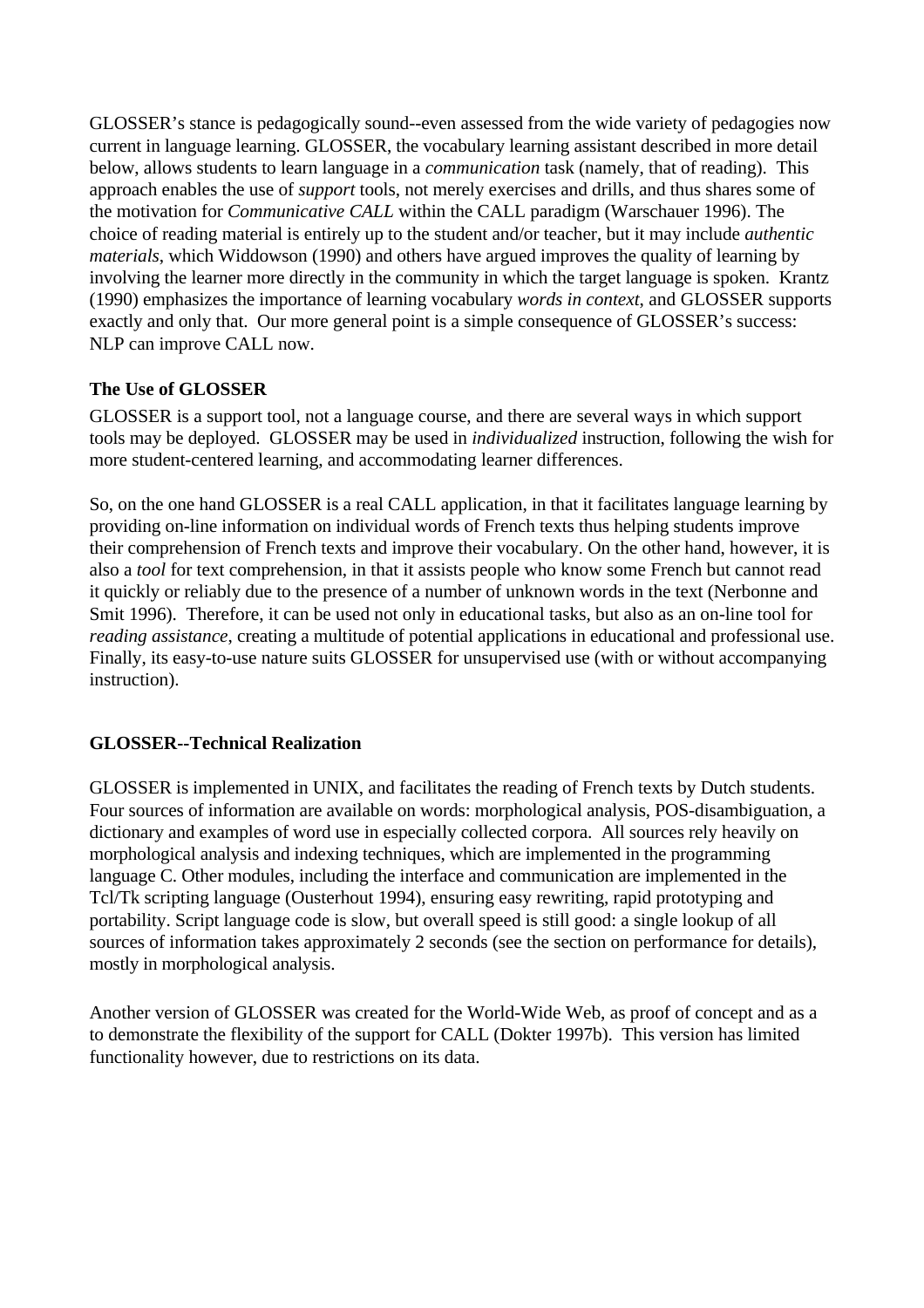

Fig. 1 Front-end and Morphological Analysis The user normally views GLOSSER in this form (we have, however, translated some labels from Dutch into English for this presentation). The large window on the left contains the text being read, in this case Jules Vernes *De la terre à la lune*. The user has clicked on the word *égalerent*, asking for information. The smaller windows on the right show, from top to bottom, the dictionary entry for the word in a French-Dutch dictionary; the morphological analysis, including the grammatical meaning of the inflection, namely that the word is a third-person plural passé simple form of égaler, and finally, in the bottom window, a further example of the word as used in another text. Note that the other example is a different inflectional form.

The front-end of GLOSSER, displayed in Figure 1, consists mainly of four separate windows. The main window (left) provides the general control, a browser (read-only editor) and three on/offswitches for controlling the other three sources of information provided (these switches open the other windows). When in use, these other windows display (for any one word) a dictionary entry, morphological analysis with POS-disambiguation, and (possibly bilingual) examples. The window providing examples actually consists of two windows, one for display of the example, the other for the related translation. Finally, there is a separate help window, that provides some information on the use and interpretation of the different parts of GLOSSER.

GLOSSER's **user interface** tries to be helpful. First, words in the text that are currently under the cursor (available for look-up) are automatically highlighted. The only thing the user needs to do for a look-up, is to click the highlighted word. Second, users can add notes to the original text (insert translations), to avoid the need for more than one lookup.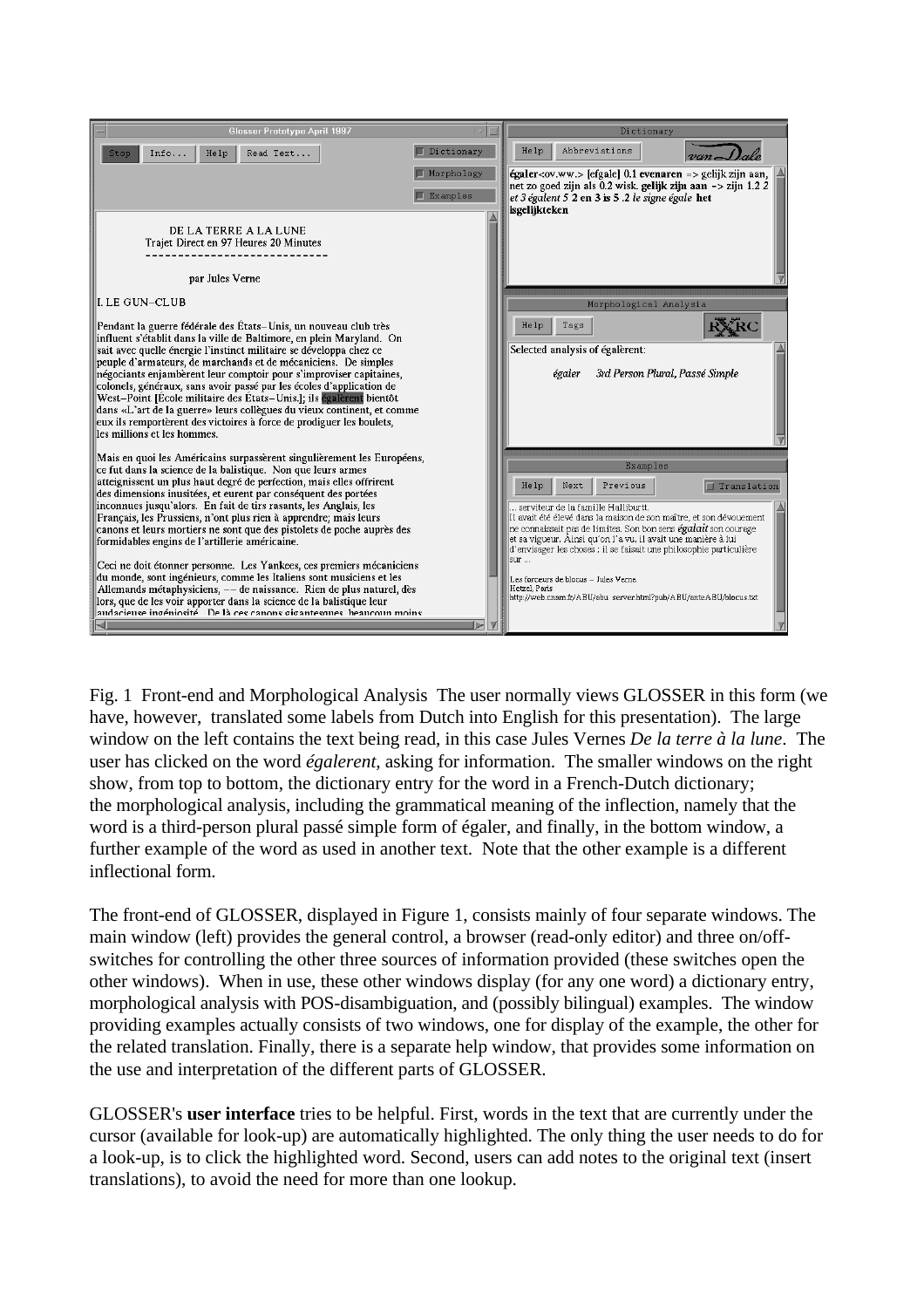**Morphological analysis/POS-disambiguation** is directly informative to the user but also crucial to other processes. It is used to find the underlying lexemes (dictionary forms) of words, since in general dictionaries do not provide entries for inflected forms such as *crois, croyons, crurent, cru* (all forms found under *croire*). The part-of-speech, also provided by this analysis (verb, noun, etc.), allows the program to choose the right dictionary entry in the case of syntactic ambiguity, which is very common. Finally, morphological analysis is also used in providing extra examples from other texts--this allows a lexeme-based index (instead of string-based) and increases the efficiency of the corpus. The efficiency improves because more examples of lexemes are found when all inflected forms are found (see below on examples).

GLOSSER was fortunate in having state-of-the-art software for morphological analysis and POSdisambiguation from Rank Xerox Research Centre: Locolex (Bauer and Zaenen 1995). A sample analysis is shown in Figure 1, middle right window. *Locolex* incorporates a stochastic POS tagger for disambiguation. In case *Locolex* disambiguates incorrectly (quite infrequently), the alternatives are listed so that the user may specify another morphological analysis, which is then used for look-up in the dictionary and examples index.

**Dictionary and Examples:** GLOSSER was likewise fortunate in obtaining the Van Dale dictionary *Hedendaags Frans* (Van Dale 1993). Figure 1, upper right window illustrates the front-end of the dictionary within GLOSSER. For dictionary lookup lexemes and POS are used (as generated by the morphological analysis). The availability of the POS of words greatly improves the accuracy of dictionary lookup, which otherwise may suffer from grammatical ambiguity, leading to many candidate dictionary entries, obscuring the dictionary's value.

A very rudimentary sense of *word-sense disambiguation* has been built in: if one of the examples in the dictionary matches the word context in the original text, this translation is highlighted. This is often the case in fixed expressions such as *guerre mondiale `*world war', for the lexeme *mondial*. The user can select any translation from the dictionary, and insert it into the original text. Selection is done in the same user-friendly way as word selection in the text. To provide a rich selection of examples, a large and varied corpus was needed, including colloquial, literary, technical, political, and other prose. *Bilingual* texts were particularly attractive. GLOSSER relied partly on specialized corpus projects, such as the ECI and MULTEXT (see references for URL's) for bilingual corpora. A partner project developed a tool for aligning bilingual corpora (Paskaleva and Mihov 1998). Monolingual corpora were mainly found on the World-Wide Web, for example the Gutenberg project (see references of this paper for URL).

The current corpus size for GLOSSER is 5 MB in monolingual, 3 MB in bilingual text (that is, the size of the French text), including 16,701 different lexemes. The texts are indexed by determining the lemmata and POS of the individual words using the same morphological software described above. An index (Dokter 1997a) links lemmata to full, possibly inflected forms in the original corpora. This way, a specific instance of a lexeme can be retrieved, in its original lexical context. In the case of GLOSSER, this is in general two or three sentences, depending on the length. Lexemebased indexing relates inflectional variants to a single lexeme (dictionary form). A search for examples of *croire* turns up the nearly 100 possible inflected variants. This improves the chance of finding examples of a given lexeme immensely.

Examples are displayed, with a reference to the source (if available), in the *Examples* window, as shown in Figure 2.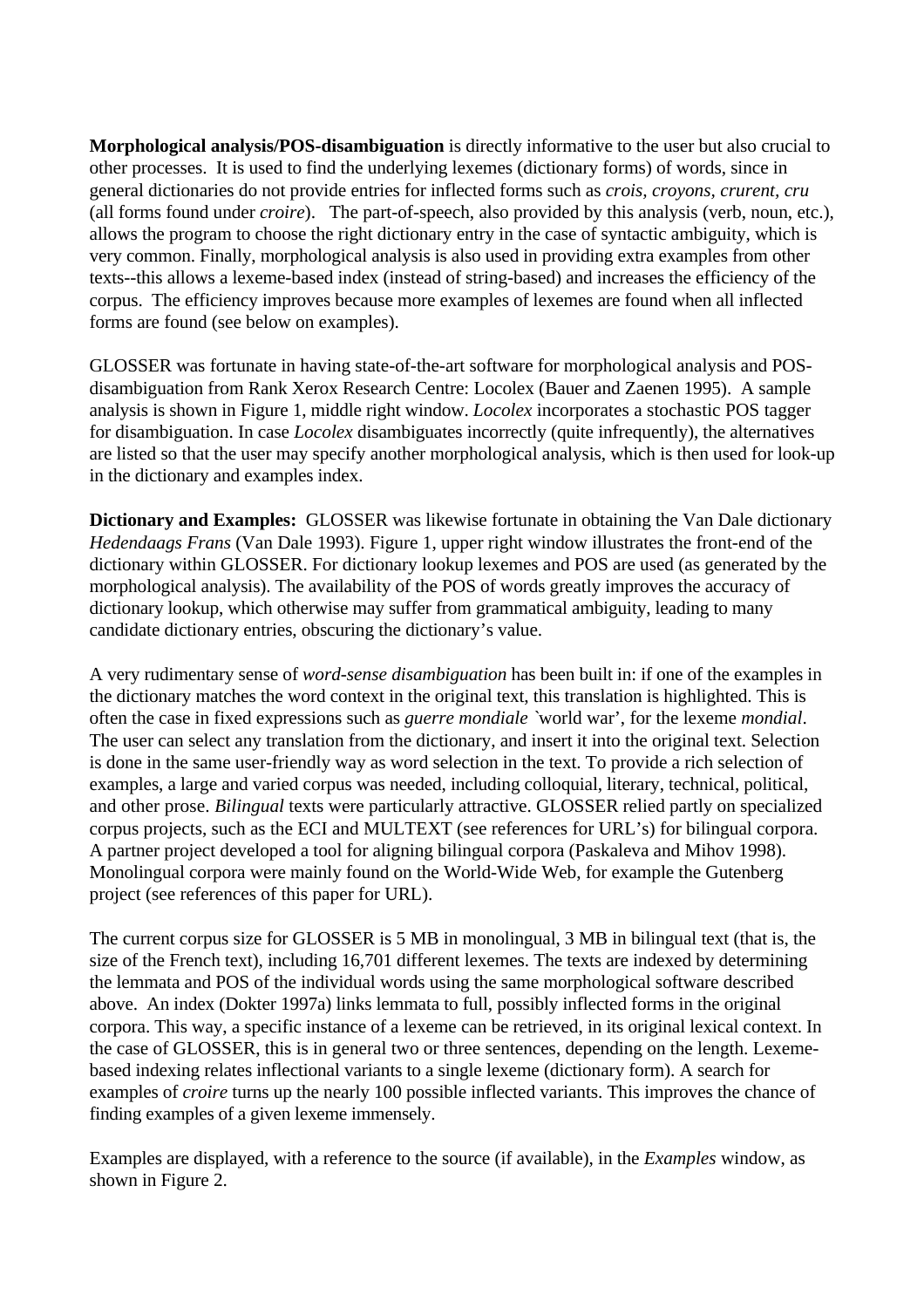| Example in Translation                                                                                                                                                                                                                                                                                           | Examples                                                                                                                                                                                                                                                                                                                                                                                           |  |
|------------------------------------------------------------------------------------------------------------------------------------------------------------------------------------------------------------------------------------------------------------------------------------------------------------------|----------------------------------------------------------------------------------------------------------------------------------------------------------------------------------------------------------------------------------------------------------------------------------------------------------------------------------------------------------------------------------------------------|--|
| Is de Commissie het eens met de prognose van de FAO dat de<br>graanoogst in zuidelijk Afrika tot de helft van de normale<br>hoeveelheid kan terugvallen? Dit zou betekenen dat in 1992/1993<br>ongeveer 10 miljoen ton graan moet worden ingevoerd, terwijl in<br>1991/1992 slechts 2 miljoen ton werd geleverd. | Previous<br>$\blacksquare$ Translation<br>Help<br>Next<br>La Commission fait-elle sienne l'évaluation de l'OAA (FAO) qui<br>prévoit que la récolte céréalière n'atteindra, en Afrique australe,<br>que la moitié d'une récolte normale, d'où nécessité d'importer, en<br>1992/1993, quelque 10 millions de tonnes de céréales (à comparer<br>aux livraisons de 2 millions de tonnes en 1991/1992)? |  |

Figure 2 The window showing examples. If the example has been found in a bilingual text (shown here), the user can pop-up the translation in the parallel text directly.

#### **Performance**

The next chapter will describe the *functional* performance of GLOSSER, which allows some space for processing performance to be mentioned here. Processing times for the different modules are based on an average calculated by processing about 100 words. The words were take from a single text, but, because the program does not cache previously looked up words, this should not introduce any bias. Times in the table are given in seconds.

|                               | <b>Time Used</b> |
|-------------------------------|------------------|
| Morphology/POS Disambiguation | 1.579            |
| Dictionary                    | 0.134            |
| Examples                      | 0.139            |
| <b>Total</b>                  | 1.852            |

The process of morphological analysis and part of speech disambiguation clearly consumes most of the time needed to process one look-up, which is not surprising, since it is the most complex and important part of the application. The other processes, although implemented by means of scripting, take advantage of indexing techniques. A full look-up takes less 2 seconds, which users found satisfactory.

#### **Functionality**

i

The intended functionality of GLOSSER was to provide robust text-independent support for Dutch students of French. Once GLOSSER was sufficiently stable to support reading of essentially all non-specialized texts, the demonstrator was subjected to performance analysis and user studies.<sup>2</sup> We review this to demonstrate the maturity of available NLP technology.

 $2$  We thank Dr. Maria Stambolieva and Dr. Aneta Dineva of the Bulgarian Academy of Science, who collected data and began this analysis at the University of Groningen in April 1997.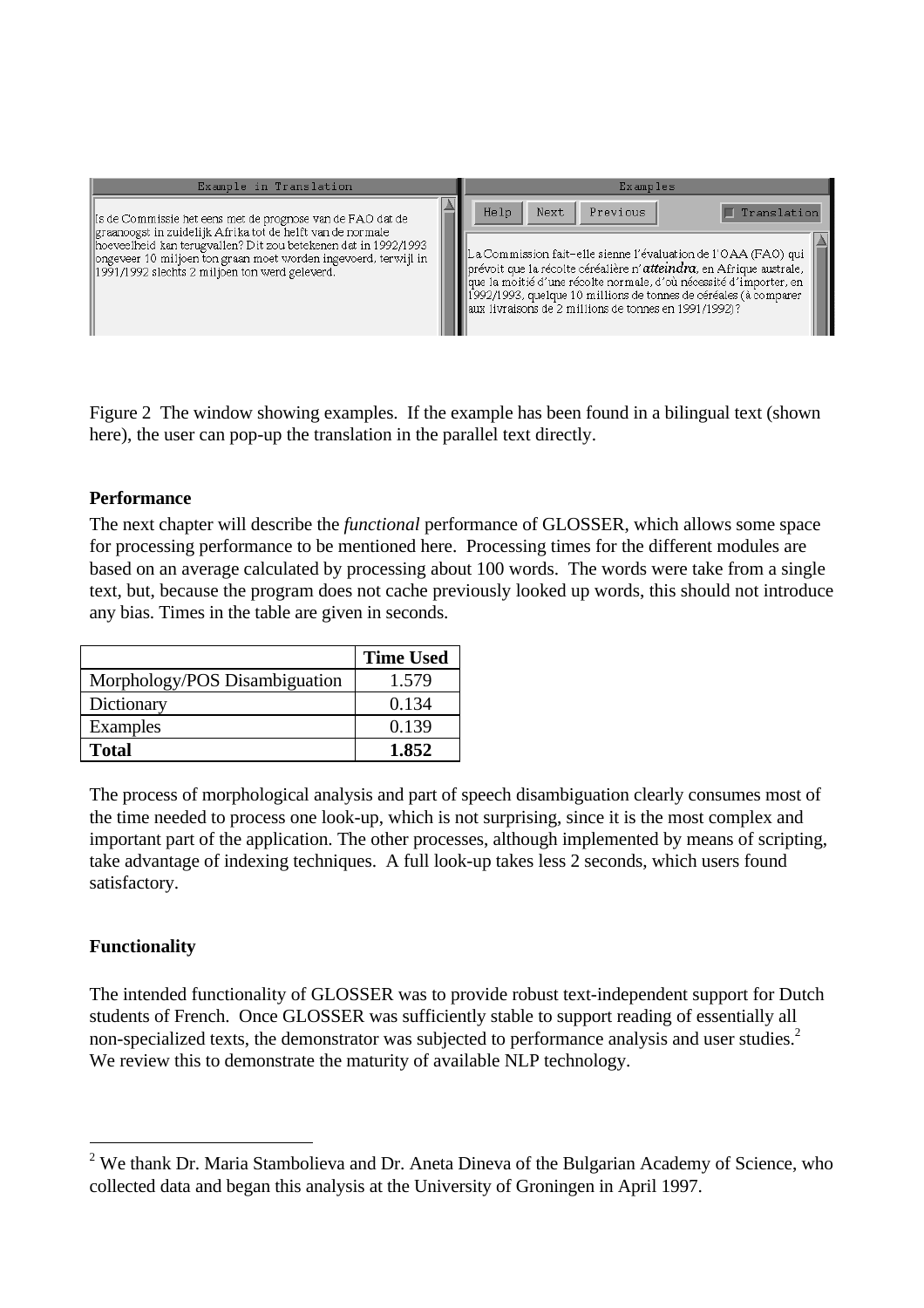#### **Performance Analysis**

In order to analyze performance, we selected 500 words in 100-word samples, taken at randomly chosen points in five different texts. These were checked word by word for accuracy in analysis. The texts varied in genre: official European Commission prose, (soft) pornography, poetry, and political opinion.

There were four types of mistakes, distributed unevenly in the text.

- 1. Mistakes in input due to incorrect selection by testers or input errors in the text itself (misspelled words and incorrect coding schemes);
- 2. Missing words in the morphology or the dictionary;
- 3. Incorrect linguistic analysis;
- 4. Irrelevant corpus examples.

None of these resulted in unexpected program responses, unrecoverable errors, or failures to respond. We illustrate and discuss each of the error types in turn.

(1) Input. Testers reasonably tried to view cliticized elements such as the *d'* in *d'argent* as words which might be looked up, but the program does not treat these as independent words. This decision was motivated by convenience, but also by the consideration that the intermediate level of user we aimed to help would have no need of assistance for these words.

We also include misspelled words in this category. Recalling that GLOSSER is intended for students, it might reasonably be expected that spelling had been checked, but error-correcting capabilities are still lacking in the current realization. Several errors resulted in applying the application to ASCII text, because the program expects Latin8 encoding. Some of the errors were invisible to the eye, e.g., one in which accented capitals had been encoded as unaccented (which is a common typeface), e.g. *Église*.

(2) Missing Words. Only 12 correctly analyzed words did not appear in the dictionary or morphological analysis. Seven of the missing words were brand names and the like, e.g., *Collier's, Vargas* and *Life*. It is difficult to know what to make of this circumstance. The morphology will never be so comprehensive that all such words are processed The problem clearly cannot be regarded as a shortcoming of the dictionary, which was chosen for its limited coverage. A more comprehensive dictionary would be less useful to intermediate-level students. Two missing words were *fréquemment* `frequently' and *généreusement `*generously*'*, which in fact *are* in the dictionary, but listed under the adjectives they are derived from, *fréquent* and *généreux*, respectively. Morphological analysis does not resolve these cases. This suggests that a second level of dictionary indexing would be useful. The remaining three missing words were not in the dictionary.

(3) Incorrect Analyses. Of 500 words, a total of 17 incorrect analyses were encountered, rather more than we had encountered in trials with users (where none were reported). There were no errors of morphological analysis in the sense that the preferred analyses were in every case morphologically possible analyses of the words. All the errors were faulty assignment of POS categories (which could result in a preference for a possible, but incorrect analysis). These result in incorrect dictionary look-ups 30% of the time (5 cases). Virtually none of these placed the user in the incorrect dictionary entry--they involved using an adjective as a noun, etc., so that the dictionary look up was the same. The rather higher number of errors in POS assignment here has to do with the fact that very frequent words tend to be ambiguous and difficult to categorize, while users are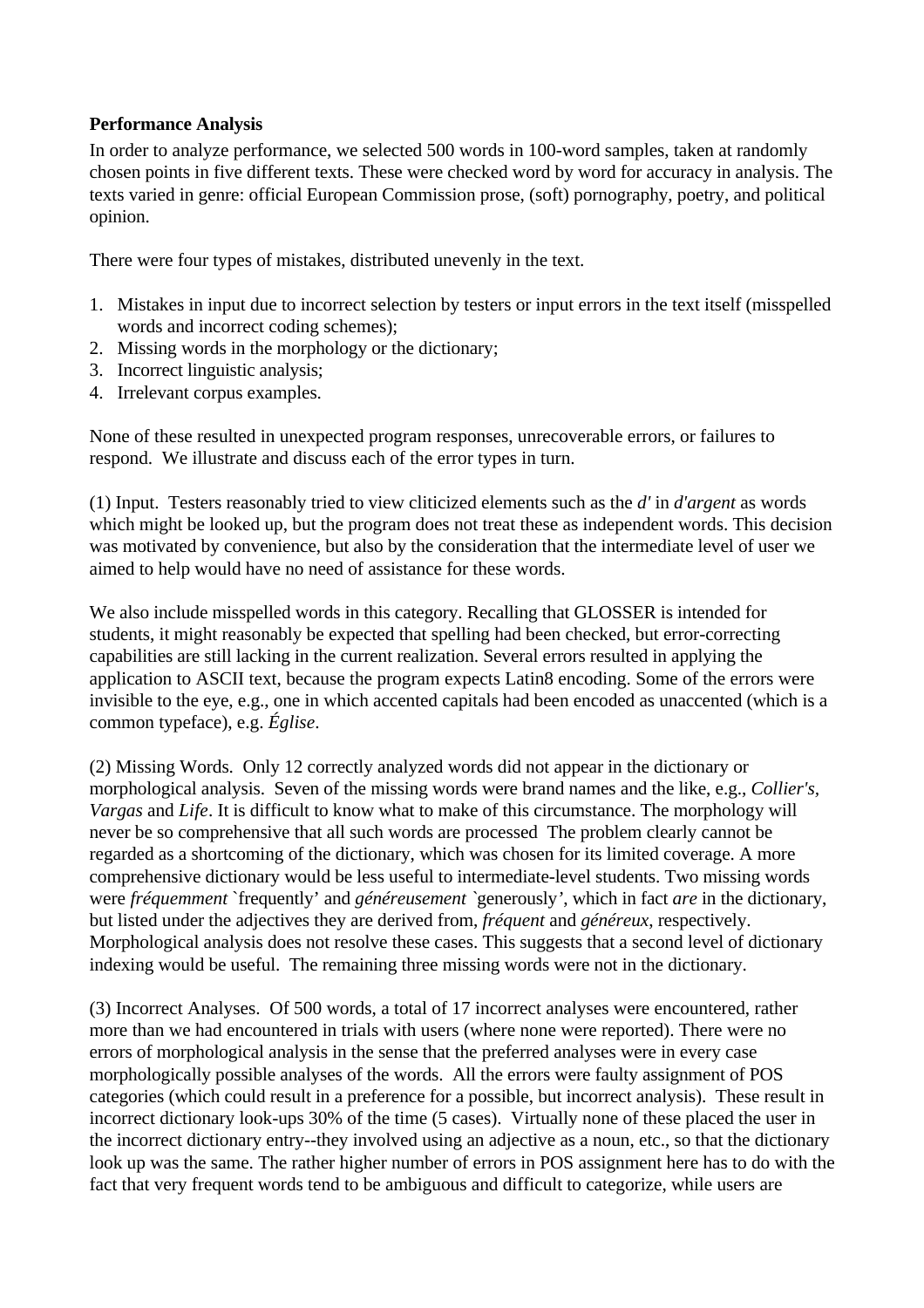relatively untroubled by them: they don't look up very frequent words. This is a point where the intended application very naturally tolerates shortcomings in the underlying technology.

(4) Faulty Corpus Treatment. There were 47 errors, or nearly 10%. These ranged from finding no examples (most frequent) to finding irrelevant examples, most frequently in connection with derivational morphology (which was allowed). In fact, this is a point where the performance analysis seems too forgiving. Since the random sample of words tested included substantially more frequent words than would a random sample of words users would select for look up, the problem is actually greater. This naturally suggests that the GLOSSER's corpora were too small, and indeed they were. The 4.2 MB of text contained only 16,701 different word stems. The difficulty is that, to provide coverage of, say three occurrences of the most frequent 30,000 words, we should need a much larger corpus (at least ten times as larger). This went beyond the project's charter as a prototype.

To sum up, four major mistake types appear rather more frequently than one would wish. None of these mistakes surfaced in extensive user experimentation however.

### **A User Study**

To determine the value of GLOSSER in actual education, a user study was conducted on 22 adult students. Dokter et al. (1998) provides a more complete report on this study, which we summarize here. The students were all in their second or third course (each course takes three months), and were comparable in proficiency to second- or third-year high school students. The goal of this study was to evaluate the program in comparison to the traditional method of text reading and comprehension using a hand-held dictionary. The group was divided randomly in two. The specific factors that were considered relevant and could be accounted for in this study included the overall judgment of the program, a simple measurement of the effect which the use of GLOSSER had on text comprehension and the functionality of the program. Apart from the above factors, the subjects using GLOSSER were asked to comment on the system, so as to get a clear picture of users' demands of the application and suggestions for improvement.

#### **Setup**

Each session started with an introduction that explained the major purpose of the experiment, and a short demonstration of the program. At first all the subjects were given some time to get acquainted with GLOSSER. This was done to make the subjects more comfortable with the experimental environment. Then the students were randomly assigned to two groups. Both groups were presented the same text; their task was to read this text within a limited time (20 minutes) and answer questions about this text afterwards. The text was extracted from Jules Verne's *De la terre à la lune* 1865, and contained approximately 250 words. The first group had this text displayed in the GLOSSER browser, the other group used a version on paper and were provided with the same dictionary in a hand-held format.

After the time for reading was up, the text was taken away and the subjects were given a questionnaire. This questionnaire consisted of two parts. The first, eleven questions on the text, was identical for both groups. The second part consisted of several questions concerning the evaluation of the *program* for the group using GLOSSER, and the *hand-held dictionary* for the other subjects. All questions were answered on a Likkert scale of 1-5 to facilitate statistical analysis.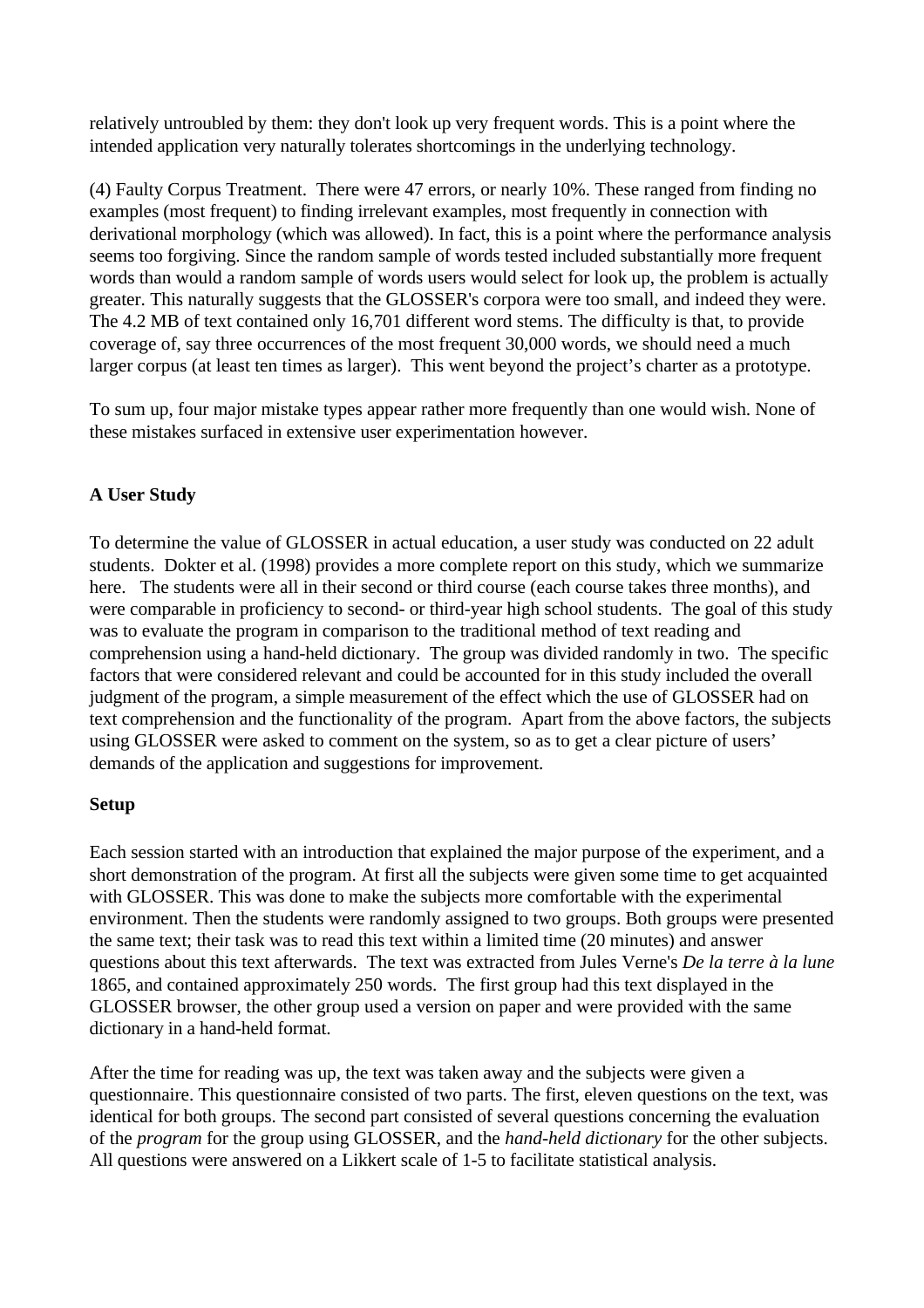#### **Results**

The results from this study can be divided into three classes, according to the specific issue addressed:

- comprehension
- functionality of GLOSSER vs. dictionary
- subject evaluation of GLOSSER vs. dictionary

Although the group was too small for very sensitive statistical analysis, we used results for further development of the prototype, and in a more intuitive way. Comprehension was evaluated by posing questions on the text. Other means of measuring comprehension examined might include the time necessary for reading the text and also vocabulary comprehension after reading. Although results showed that GLOSSER users were faster and understood better, the differences were not significant. The real time differences seemed to be obscured by the fact that users were given more time than necessary, and nearly all of them used their excess time to check and recheck their work. We expect that speed could be shown to be significantly faster with a more tightly controlled task.

GLOSSER users scored significantly higher on a question assessing confidence. They felt more certain that they'd completed the task well, perhaps because the software made the task easier.

*Functionality* concerned the quality and usefulness of the sources used for GLOSSER, being a dictionary, morphological analysis and examples, and of the application as a whole. Among other things, we compared the number of lookups and the number of words not found in the dictionary. The average number of lookups with GLOSSER in relation to the average number of lookups with the dictionary was  $45/14$ , which is a significant difference ( $p < 0.001$ ). The number of lookup events with GLOSSER was still higher, constituting a ratio of 53/14, but some words were looked up more than once, which was uncontrollable for the dictionary lookups. This figure clearly shows that users of GLOSSER managed to look up many more words (and read the given information) within the same amount of time.

|                      | Forms Looked Up | Words Looked Up |
|----------------------|-----------------|-----------------|
| <b>GLOSSER</b>       | .53             | 45              |
| Hand-held Dictionary | 14              |                 |

Although the hand-held and on-line dictionaries were identical in content, the number of lookups displayed by GLOSSER could be influenced by POS-disambiguation. For completeness, we note that the lay-out of the displayed information was nearly, but not completely identical.

A further issue concerning the functionality of the program is the specific use which the subjects made of the informational sources:

| Searches= 629          |      |            |  |  |
|------------------------|------|------------|--|--|
| Source                 | Used | % of total |  |  |
| Dictionary             | 623  | 99.0       |  |  |
| Morphological analysis | 276  | 43.9       |  |  |
| Examples               | 261  | 41.5       |  |  |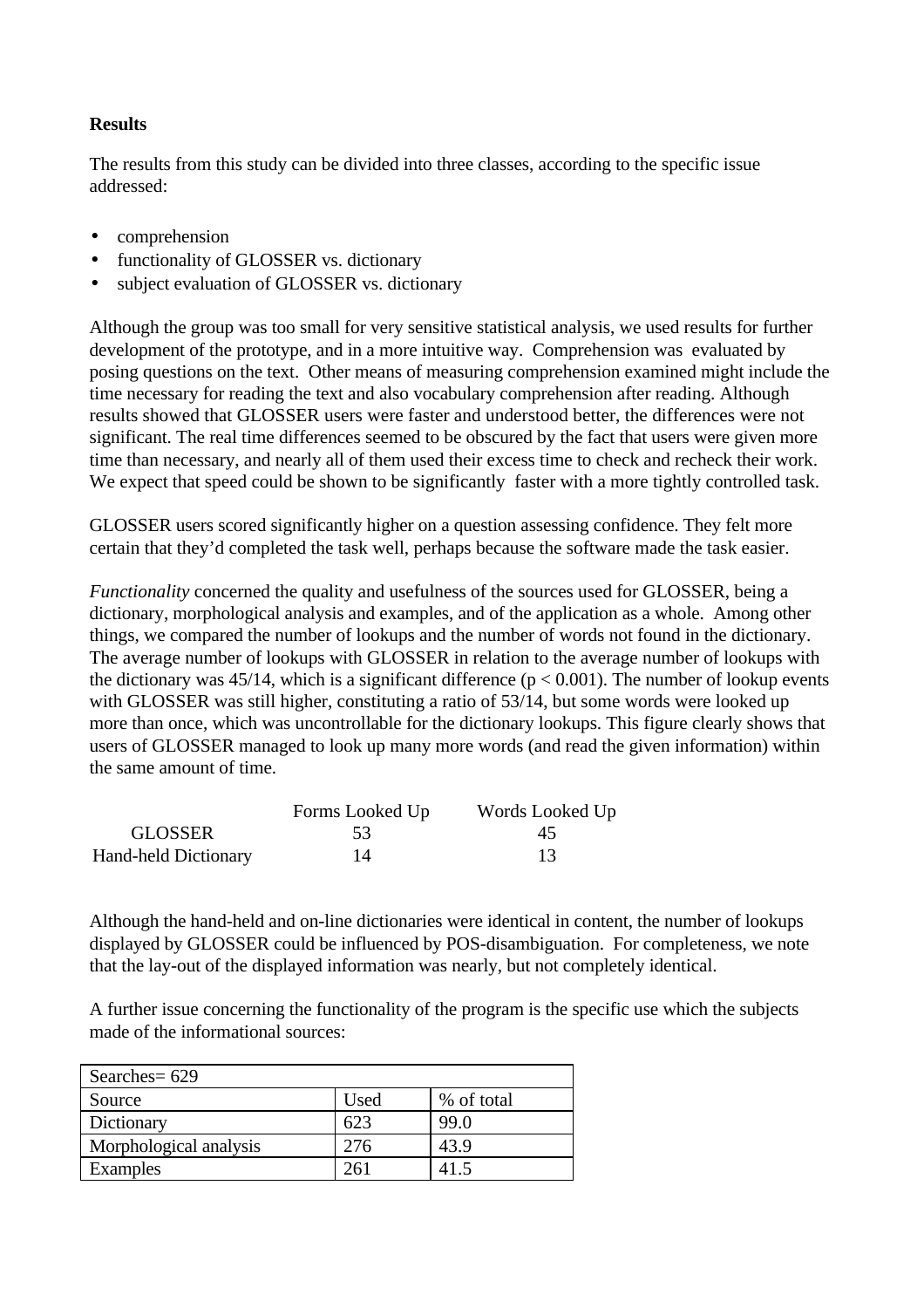Clearly, the dictionary was taken to be the most important source for support in reading texts. An interesting point here, which is not obvious in these numbers, is that users often consulted other sources immediately after looking up the word in the dictionary. This indicates that when the information a dictionary provides is regarded as insufficient for direct comprehension of a word, or a part of the text, other sources are consulted.

GLOSSER was judged superior to the hand-held dictionary in ease of use (although this result was not significant). All users were keen on using future versions of GLOSSER (or using this version further). The overall judgment of the program was very positive, 4.2 on a scale of 1-5.

Additional comments of users mainly concerned the interface. One comment which resulted in reimplementation suggested desirability of making annotations in the text. This eliminated the need for double look-ups.

#### **Conclusions of the User Study**

The user study points to one dangerous feature of any well-working tool: overuse. It seems that students tend to overuse a tool such as GLOSSER. Even though the dictionary interrupts the reading process, and even though the students did not need to look up nearly 20% of the words, they did. This suggests that students ought to be warned against this.

On the other hand, if overuse is a failing, it's the failing of an attractive system: GLOSSER improves the ease with which language students can approach a foreign language text. The most important difference is simply the number of words that can be looked up and the subsequent decrease in time needed for reading the text. Both of these may be expected to improve vocabulary acquisition (Krantz 1990). Although the difference in text comprehension shown by the two groups was not significant, we expect that a more tightly controlled task would show a modest difference. Future study would also be profitable on short- vs. long-time retention effects. The overall reception of GLOSSER was positive. All subjects judged the information GLOSSER provides to be sufficient, and the program in general to be user-friendly.

#### **Previous Work**

The idea of applying morphological analysis to aid learners or translators, although not new, has not been the subject of extensive experimentation. Antworth (1992) applied morphological analysis software to create glossed text. But the focus was on technical realization, and the application was the formatting of inter-linearly glossed texts for scholarly purposes. The example was Bloomfield's Tagalog texts.

The work of the COMPASS project (Breidt and Feldweg 1997) had a similar focus to our own-- that of providing ``COMPprehsion ASSistance'' to less than fully competent foreign language readers. Their motivation seems to have stemmed less from the situation in which language *learning* is essential and more from situations in which one must *cope* with foreign language. In addition, they focused especially on the problems of multi-word lexemes, examples such as English *call up* which has a specific meaning 'to telephone' but whose parts need not occur adjacently in text, see *call someone or other up*.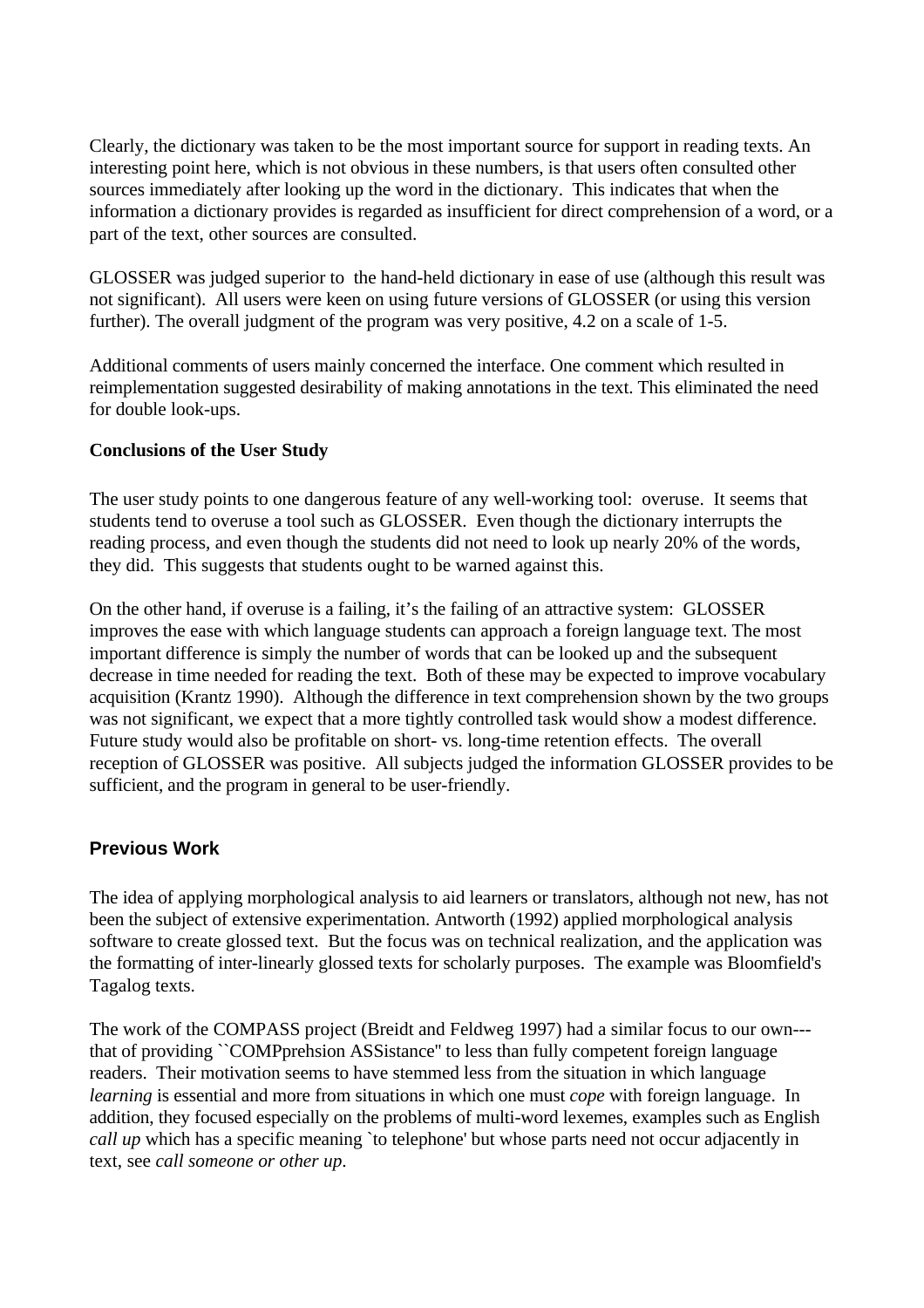#### **Conclusions**

Morphological processing is sufficiently mature to support nearly error-free lemmatization. This functionality can be used to automate dictionary access, to explain the grammatical meaning of morphology, and to provide further examples of the word in use (perhaps in different forms). Second language learners look up words faster and more accurately using systems built on morphological processing. It is to be expect that this will improve their acquisition of vocabulary.

This is but one instance where NLP has matured sufficiently to be of service in CALL. Nerbonne, Jager and van Essen (1998) discuss experiments with other technologies, in particular speech recognition (see Rothenberg (1998) and Witt and Young (1998)) and parsing (articles by van Heuven (1998) and Murphy, Krüger and Grieszl (1998)).

#### **Prospects**

There are many prospects for technical improvement in the GLOSSER system. Some of the ideas of the COMPASS (Breidt and Feldweg 1997) system on looking up and indexing multi-world lexemes would be a valuable addition, as would certainly be a dictionary which contained actual pronunciations. The present set of examples demonstrates the concept sufficiently, but there are too few texts and many are inappropriate. We view all of these as less pressing than finding an experimental deployment for the system in actual language teaching. This would probably call for a number of pedagogical improvements in the manner in which information is presented, in the opportunity for teachers to add to material, and to monitor use, and in the addition of facilities to provide for review. All of these would be potentially interesting technically and pedagogically.

The prospects vis-à-vis the more general point of this paper, the use of NLP in CALL will undoubtedly include disappointments. The identification of important barriers is a favorite pastime among CALL aficionados, the obstacles including exaggerated claims (and subsequent disappointments), insufficient infrastructure, competition with a staff who feels threatened by CALL, need for staff training, incompatibility of poor fit with other materials, and complex decision and purchasing structures. We refrain from developing these points beyond this list of simple reminders (but Salaberry (1996), discussed above, develops many). The obstacles are genuine, and may not be ignored, but they have received substantial comment elsewhere.

We remain confident that the long-term advantages are substantial enough for all concerned that CALL will continue growing. More extensive exploitation of language technology should make CALL more useful sooner.

#### **Acknowledgments**

The Copernicus program of the European commission supported the GLOSSER project in grant 343 (1994). The authors were the members of the project in Groningen. Lauri Karttunen, Elena Paskaleva, Gábor Prószéky and Tiit Roosmaa joined in a common design for UNIX and Windows95 versions of the program. Valuable criticism has come from Poul Andersen, Susan Armstrong and Serge Yablonsky; Edwin Kuipers joined us to make a web version of the program; and Lili Schurcks-Grozeva assisted in the user study.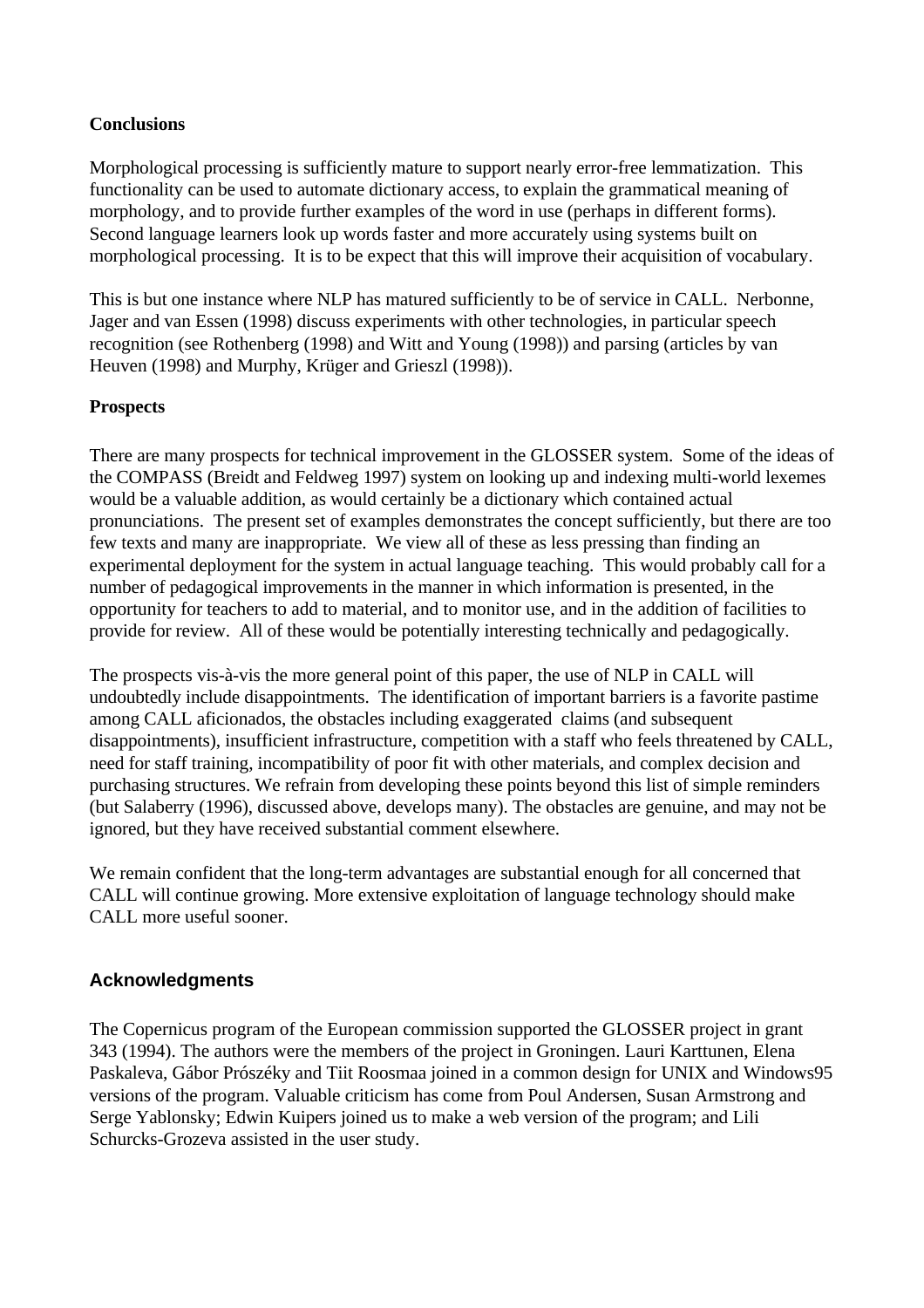#### **References**

Antworth, E. (1992), "Glossing Text with the PC-KIMMO Morphological Parser". In: *Computers and the Humanities*, 26(5-6), pp.389-98.

Bauer, F.S.D. and A. Zaenen (1995), "Locolex: Translation rolls off your tongue". *Proceedings of the Conference of the ACH-ALLC '95*, Santa Barbara, USA.

Breidt, E. and H. Feldweg (1997), Accessing Foreign Languages with COMPASS. *Machine Translation*, special issue on New Tools for Human Translators, pp.153-174.

Van Dale (1993), *Handwoordenboek Frans-Nederlands*, 2nd ed. Van Dale Lexicografie, Utrecht.

Dokter, D.A. (1997a), "Indexing Corpora for GLOSSER". Techreport, Alfa-informatica, Groningen University, Groningen.

Dokter, D.A. (1997b), From GLOSSER to Glosser-WeB. Techreport, Alfa-informatica, Groningen University, Groningen.

Dokter, D.A., J.Nerbonne, L. Schurcks-Grozeva and P. Smit, (1998), GLOSSER: a User Study. In S. Jager, J. Nerbonne, and A. van Essen (eds.),. pp.167-176.

ECI, *European Corpus Initiative Multilingual Corpus I*, http://www.elsnet.org/resources/eciCorpus.html

S. Jager, J. Nerbonne, and A. van Essen (eds.), (1998), *Language Teaching and Language Technology*. Swets and Zeitlinger, Lisse.

van Heuven, V. Computer-Assisted Learning to Parse in Dutch. In S. Jager, J. Nerbonne, and A. van Essen (eds.), pp.74-81.

Krantz, G. (1990), *Learning Vocabulary in a Foreign Language; A Study in Reading Strategies*. Ph.D.-Thesis, University of Göteborg, Göteborg, Sweden.

Lantolf, J.P. (1996), SLA theory building: "Letting all the flowers bloom*!"*. *Language Learning* 46(4), 713-749.

Larsen-Freeman, D. and M.H. Long, (1991), *An Introduction to Second Language Acquisition Research*. Longman, London.

Last, R. (1992), Computers and Language Learning: Past, Present - and Future? In C. Butler (ed.), *Computers and Written Texts*, Blackwell, Oxford. pp.227-245.